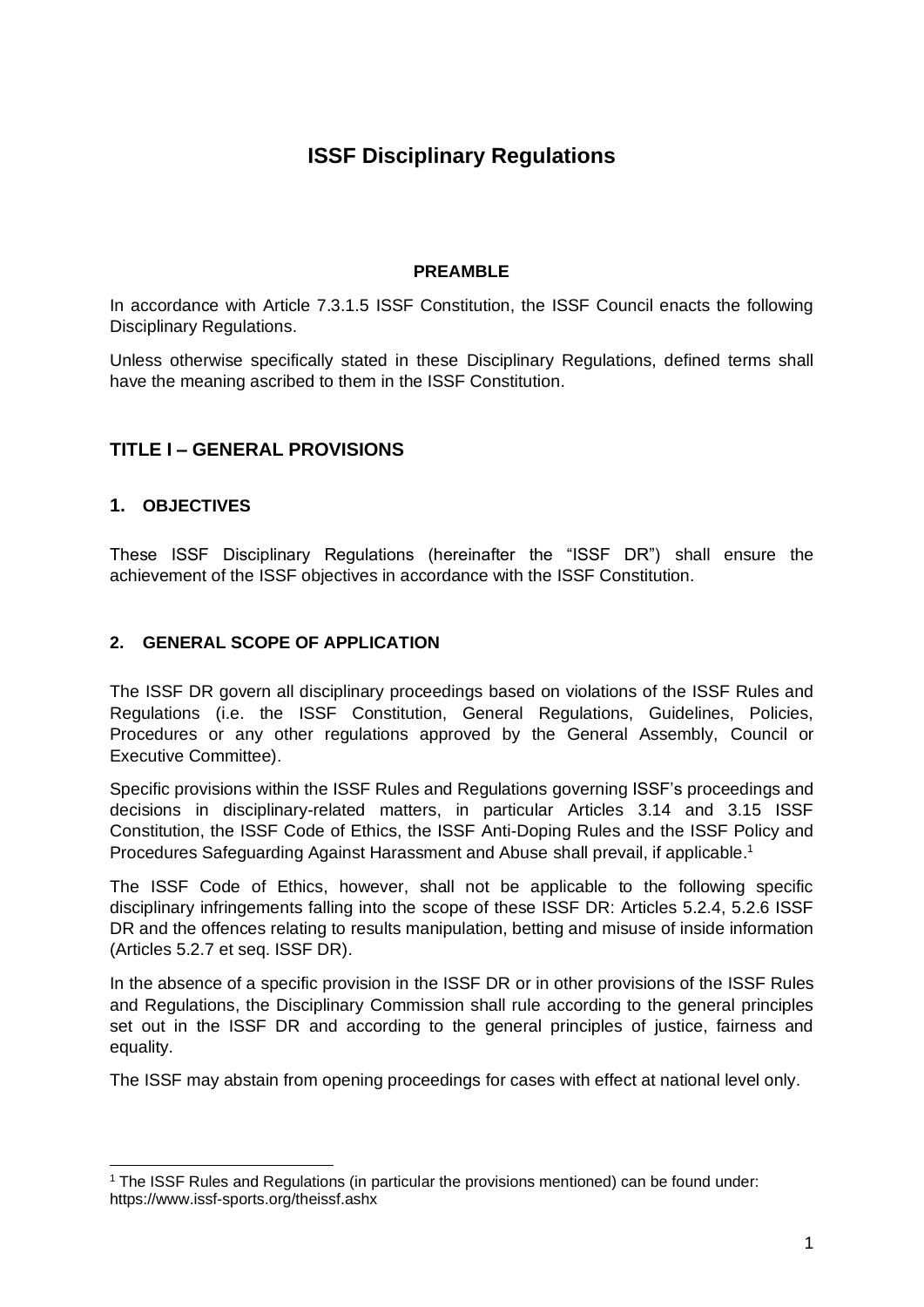# **3. PERSONS AND ENTITIES COVERED**

The ISSF DR apply to all officials and employees of the ISSF, the ISSF Member Federations (full and associated members) and its officials, the Continental Shooting Sport Confederations and its officials, the Organizing Committees and its members as well as to athletes, coaches, judges, referees and anyone elected or assigned by the ISSF to exercise a function, in particular with regard to ISSF events.

# **4. TEMPORAL SCOPE**

The ISSF DR apply to all disciplinary offences subject to Article 2 committed following the date on which the ISSF DR come into force.

The ISSF DR also apply to all disciplinary offences subject to Article 2 committed prior to the date on which the ISSF DR come into force, subject to any milder sanction that would apply under the applicable previous rules.

Disciplinary proceedings instigated against someone who was under ISSF's jurisdiction as per Article 3 on the day the alleged disciplinary offence was committed shall not be abandoned by the ISSF solely because the person involved is no longer under ISSF's jurisdiction.

# **TITLE II – DISCIPLINARY OFFENCES, SANCTIONS, LIMITATION PERIODS**

# **5. DISCIPLINARY OFFENCES**

# **5.1. General**

Any infringement of the ISSF Rules and Regulations, Policies and/or Procedures, as well as of the principles of integrity and sports fairness is liable to sanctions provided for by the ISSF DR. Article 2 para 2 remains unaffected.

# **5.2. Specific Infringements**

#### *Regulatory offences*

- 5.2.1. Not abiding by ISSF decisions and directives,
- 5.2.2. Seriously violating the verbal or written instructions and directives given by the ISSF officials,

#### *General behavioural offences*

5.2.3.Asserting or disseminating a fact about the ISSF which is suitable for degrading the ISSF or negatively affecting public opinion about the ISSF, unless this fact can be proved to be true,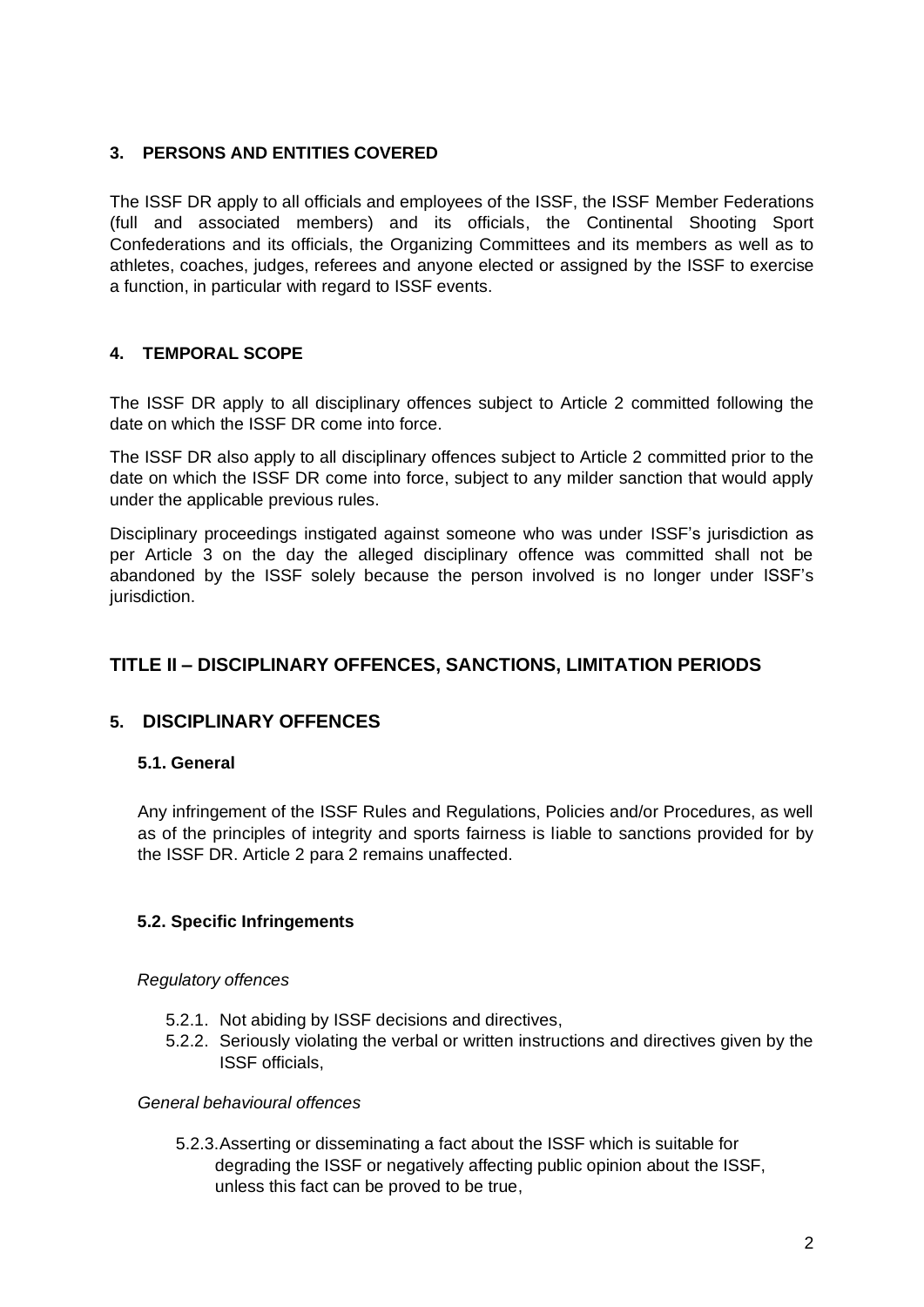- 5.2.4.Disclosing internal ISSF documents or any other confidential information to the general public without being authorised to do so on basis of the ISSF Constitution or without being authorised to do so in writing by the Executive Committee, the President or the Secretary General,
- 5.2.5. Demonstrating anti-sport/anti-fair-play behaviour
- 5.2.6. Using the ISSF, its name, its funds or its infrastructure for personal gain or for other aims harmful or detrimental to shooting sport,
- 5.2.7. Not complying with the ISSF Rules and Regulations regarding the security measures for the use of the shooting equipment.

#### *Offences related to harassment and abuse*

5.2.8. Harassing and/or abusing any person or a group of persons, in any way, in particular due to their race, colour, sex, sexual orientation, language, religion, political or other opinion, national or social origin, property, birth, disability, physical attributes or athletic abilities or other status,

*Offences related to results manipulation, betting and misuse of inside information*

- 5.2.9. Acting in such a way so as to manipulate equipment testing, ammunition testing, scoring decisions or competition results, illegally access to systems and data or to influence the course or the result of the shooting competitions in any other improper way,
- 5.2.10.Showing biased judging at competitions,
- 5.2.11.Providing, requesting, receiving, seeking, or accepting a benefit related to the manipulation of a competition.
- 5.2.12.Using inside information for the purposes of betting or any form of manipulation of competitions.

*Offences related to the protection of the environment*

5.2.13.Breaching the environment protection rules and regulations

#### **6. LIABILITY OF MEMBER FEDERATIONS AND OTHER LEGAL ENTITIES, OFFICIALS AND ORGANISERS OF EVENTS**

The Member Federations are liable for the behaviour of their members, athletes, judges, and officials as well as for any other person assigned by them to officiate during a competition.

They are also liable for the implementation of any sanction of the Disciplinary Commission imposed against those persons. Any failure of a Member Federation to implement any sanction of the Disciplinary Commission may lead to a disciplinary action against the Member Federation concerned.

#### **7. SANCTIONS**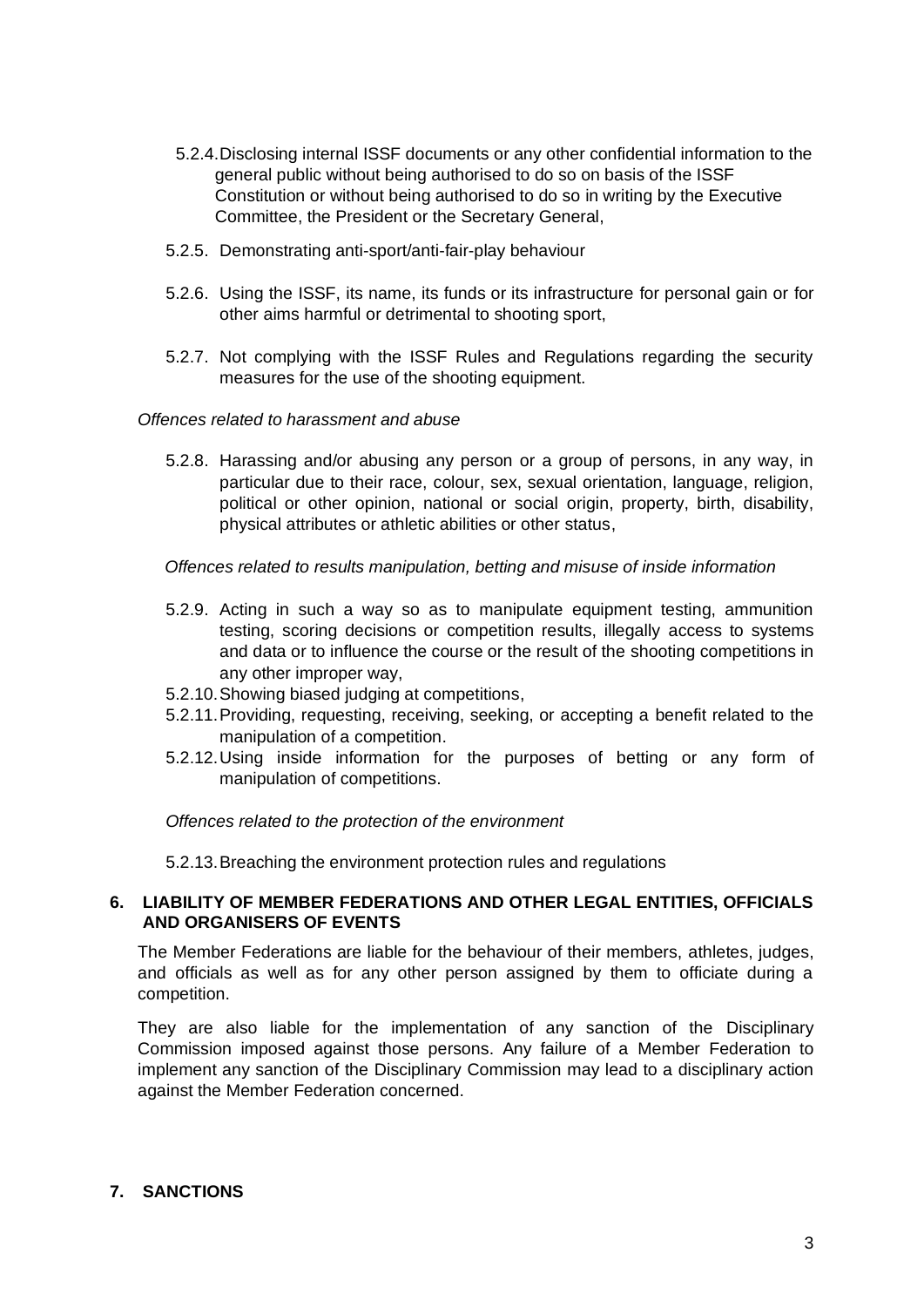# **7.1. The following sanctions may be imposed on legal entities for disciplinary offences:**

- 7.1.1. Warning,
- 7.1.2. Reprimand,
- 7.1.3. Fine,
- 7.1.4. Withholding financial benefits,
- 7.1.5. Disqualification from a competition in progress and/or exclusion from future competition(s),
- 7.1.6. Prohibition to organize ISSF events,
- 7.1.7. Reimbursement of expenses and/or damages incurred by ISSF as a direct result of the violation,
- 7.1.8. Suspension,
- 7.1.9. Exclusion, and
- 7.1.10.A combination of the above sanctions.

Regarding Member Federations, the proceedings for suspension and/or exclusion is specifically provided for in the ISSF Constitution, see Article 2 above.

#### **7.2. The following sanctions may be imposed on natural persons for disciplinary offences:**

- 7.2.1. Warning,
- 7.2.2. Reprimand,
- 7.2.3. Fine,
- 7.2.4. Withdrawal of a title or award,
- 7.2.5. Withdrawal of a coaches or judges license or registration,
- 7.2.6. Withholding financial benefits,
- 7.2.7. Disqualification from a competition in progress and/or exclusion from future competition(s),
- 7.2.8. Suspension from carrying out a function for a specified number of competitions or for a specified period of time,
- 7.2.9. Reimbursement of expenses and/or damages incurred by ISSF as a direct result of the violation,
- 7.2.10.Suspension or removal from office,
- 7.2.11.Prohibition on participating in any or all ISSF and ISSF-related activities,
- 7.2.12.A combination of the above sanctions.

# **8. JOINT OFFENDERS AND PARTICIPATION**

If several persons commit an offence jointly, each person incurs a disciplinary sanction as an offender.

Whoever intentionally induces another to intentionally commit a disciplinary offence incurs the same sanction as an offender.

Whoever intentionally assists another in the intentional commission of disciplinary offence, incurs a penalty as an aider.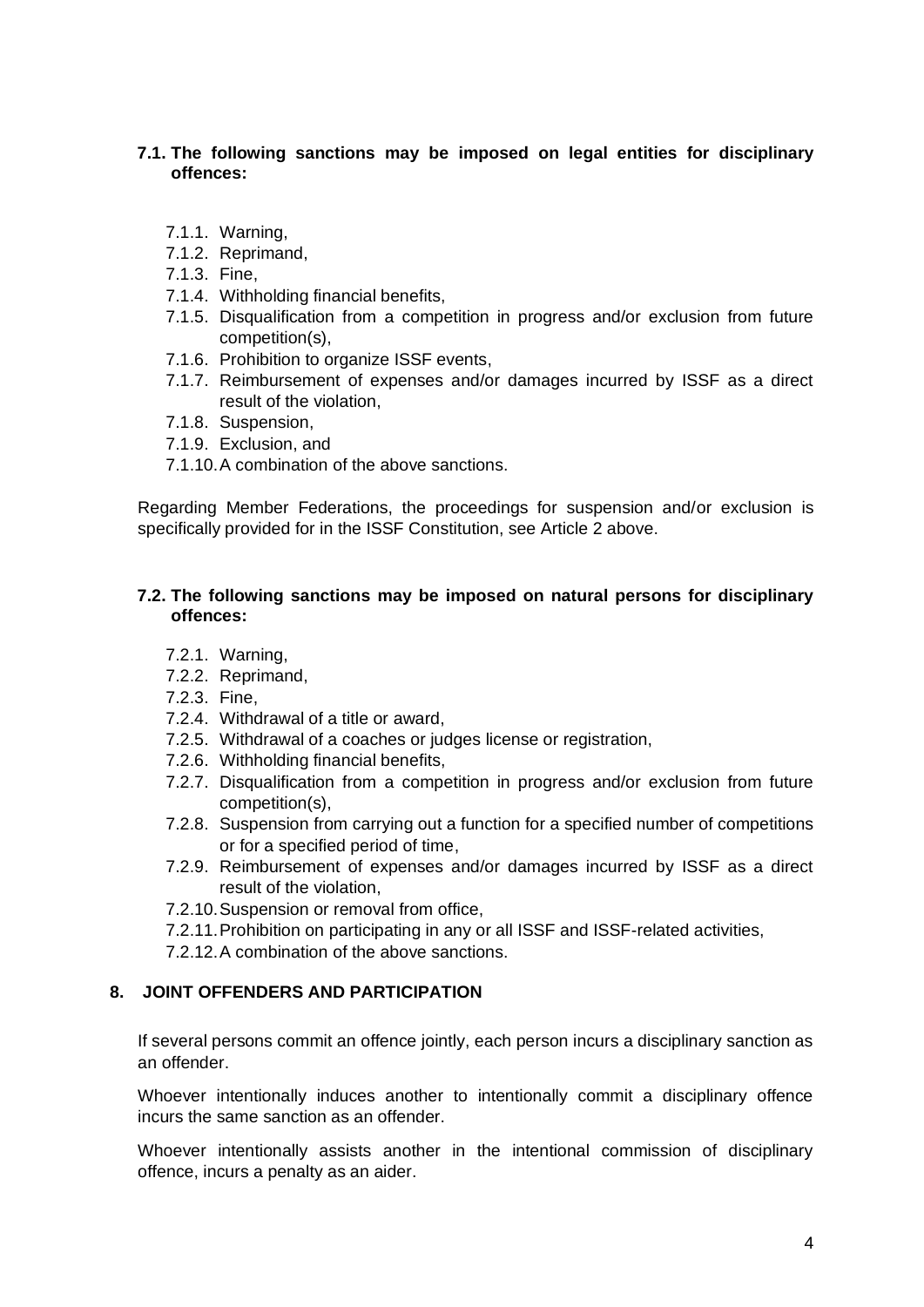### **9. LIMITATION PERIODS**

Any disciplinary proceedings under the ISSF DR shall be instituted within three years starting with the end of the year in which the disciplinary offence has been committed.

# **TITLE III – PROCEDURAL RULES**

# **10. DISCIPLINARY COMMISSION**

The ISSF Executive Committee is competent to decide with binding effect whether certain conduct falls under the scope of these ISSF DR.

The members of the Disciplinary Commission shall be appointed as ad-hoc-Commission for each individual case by the ISSF Executive Committee in accordance with Article 8.2.15 ISSF Constitution.

The Disciplinary Commission shall be composed of five members including its Chair and shall be appointed by the ISSF Executive Committee as follows:

- One of the ISSF Vice-Presidents as Chairman,
- One Executive Committee member from those elected by the General Assembly,
- One member of the Statutes and Eligibility Committee,
- One member of the respective ISSF Committee most closely related to the disciplinary case at hand,
- One representative of the Continental Confederation most closely related to the disciplinary case at hand.

If the examined conduct refers to the Continental Confederation, the Disciplinary Commission must be chaired by the ISSF President or Secretary General and the member coming from the Continental Confederation most closely related to the disciplinary case must be replaced by one of the ISSF Vice-Presidents.

Both genders shall be represented in the ISSF Disciplinary Commission by at least two members.

The Disciplinary Commission shall rule on the case submitted to it under the ISSF DR. It can conduct further investigations if needed or rely on the information provided.

The Chairman shall be in particular in charge of

- establishing the date and the agenda of the meetings,
- following-up the proceedings, e.g. summoning the parties and their representatives (Sec 11), if any, to the hearings,
- ensuring that the parties are allowed a reasonable period of time to study the exhibits and documents available and that they are allowed a reasonable opportunity to plead their case in writing or during a hearing.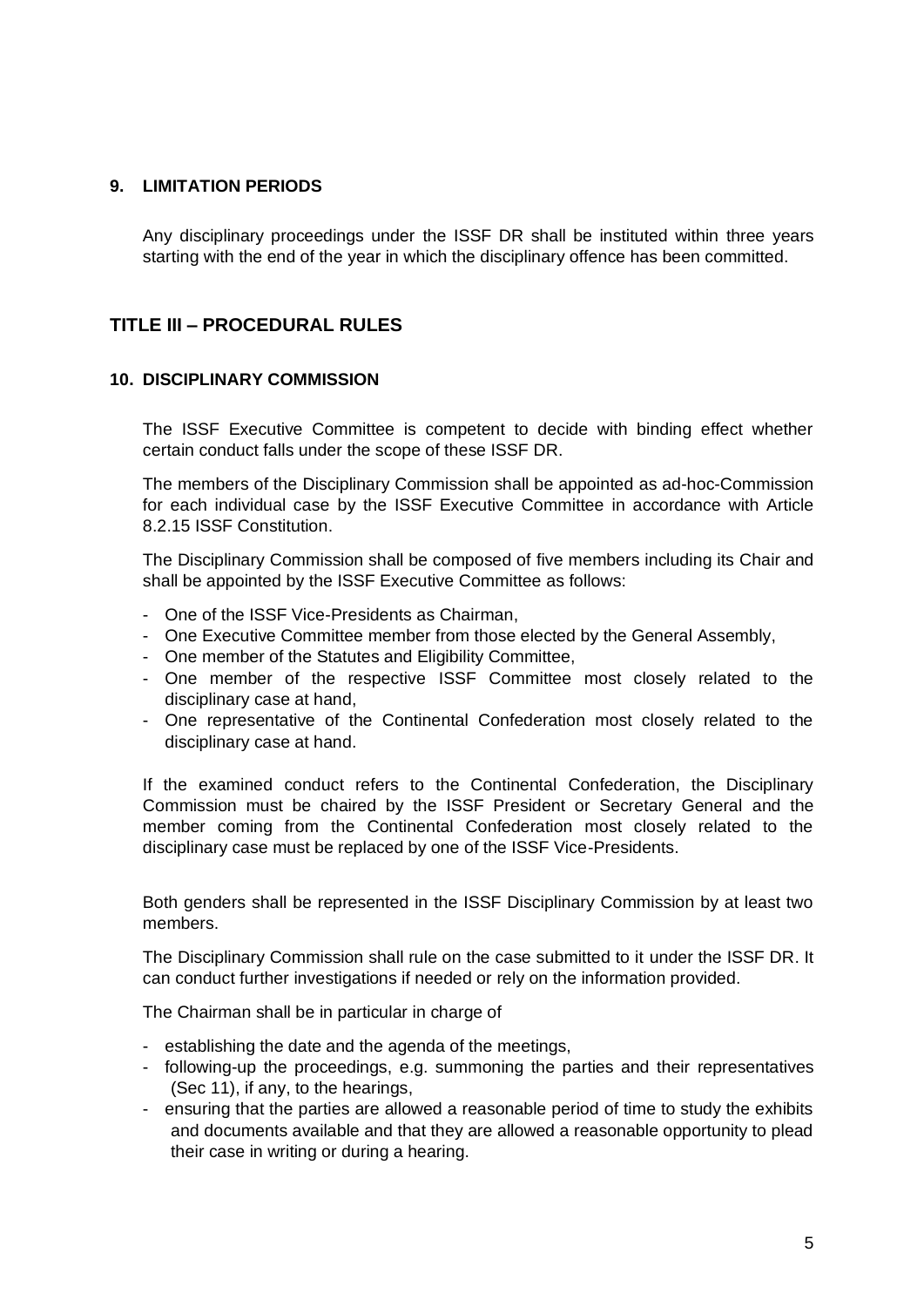The members of a Disciplinary Commission shall not have the same nationality as any of the parties to the case.

The members of the Disciplinary Commission must decline to participate in any decision whenever there are grounds for questioning their impartiality or if there is a conflict of interest. If the defendant files a challenge for bias with reasons, the member(s) of the Disciplinary Commission concerned shall decide whether to resign from the case or not. If the member(s) concerned decide(s) not to resign, the defendant may ask the remaining members of the Disciplinary Commission to decide upon the challenge.

### **11. OPENING OF PROCEEDINGS**

Any complaints or charges relating to a disciplinary offence under the ISSF DR shall be addressed in writing to [disciplinary@issf-sports.org.](mailto:disciplinary@issf-sports.org)

Disciplinary proceedings may be opened by the ISSF Executive Committee either based on the findings of an investigation of a complaint received or upon request of the ISSF President and/or the ISSF Secretary General. Article 10 para. 1 remains unaffected.

# **12. PARTIES AND REPRESENTATION**

The parties to the disciplinary procedures are as follows:

- The party suspected to have infringed the ISSF DR (defendant).
- The party summoned.
- The party intervening.

Minors under 18-years old have to be represented by their legal guardian.

A person or a Member Federation may be summoned if the disciplinary complaint is to have direct consequences for the said person or Member Federation.

A person or Member Federation may intervene provided that the said person or Member Federation states in writing that it wants to be part of the procedure as long as it establishes that a disciplinary sanction taken against the person suspected to have breached the ISSF DR shall have a direct consequence on it.

The Disciplinary Commission shall start by hearing the parties to the procedure and rule on whether to admit or not an intervening or summoned party.

The parties shall collaborate to establish the facts and accommodate with request for information from the Disciplinary Commission.

At the request of the Disciplinary Commission, parties subject to ISSF DR shall help to establish and clarify the facts of a case and shall provide any evidence requested.

# **13. NOTIFICATIONS**

Notifications and communications to a party who is affiliated to a Member Federation (official, athlete, coach, judge, referee, etc.) shall be sent through the party's Member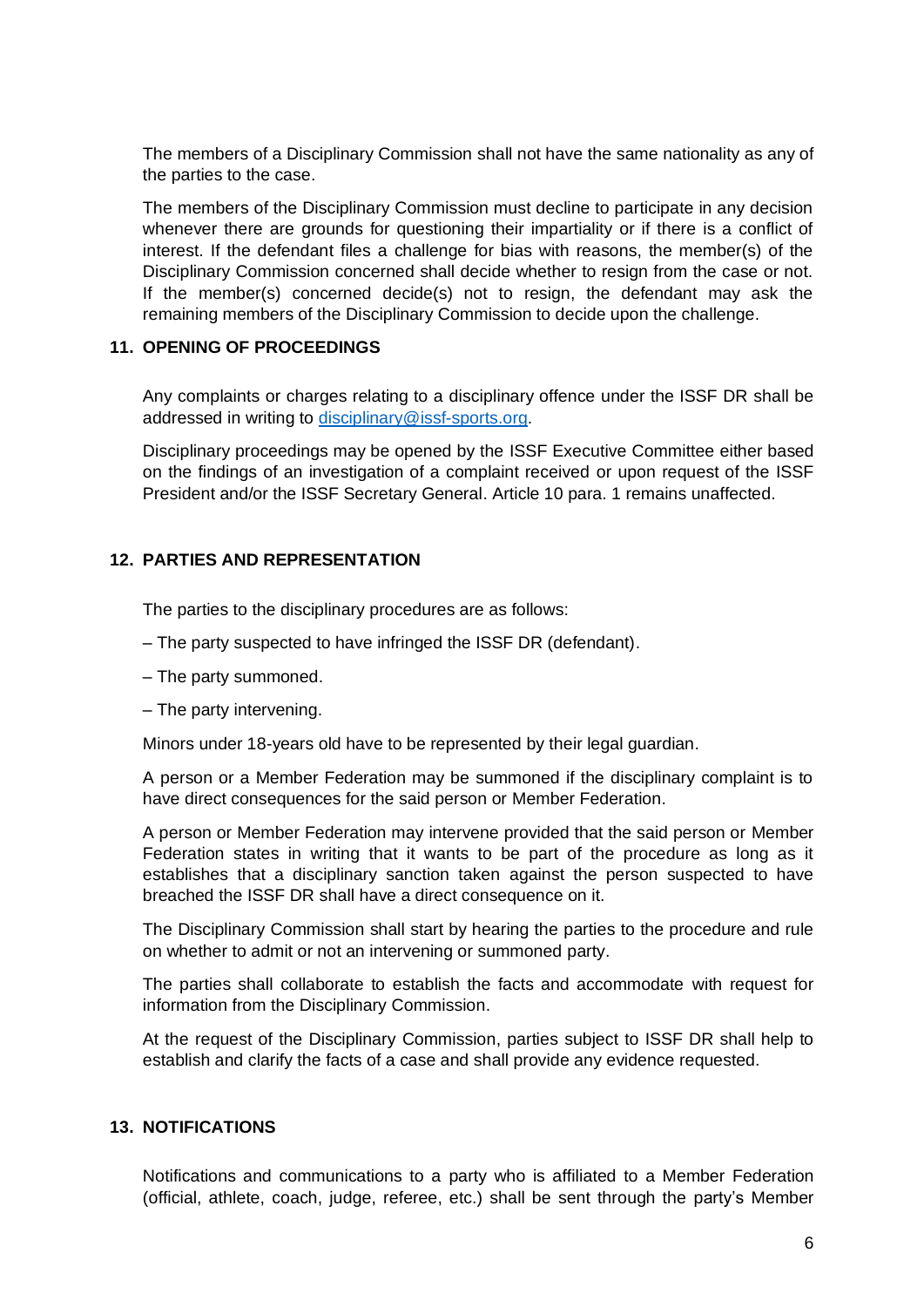Federation. The Member Federation shall be responsible for delivering the notice to the party at its own cost and for proving the receipt by the party to the Disciplinary Commission. Whenever the Disciplinary Commission is fully aware of the personal address of the party, a copy should be sent to this address.

Notifications and communications shall be sent by email.

Should a party be represented, written notifications shall be delivered exclusively to the representative's address upon submission of a proxy duly signed by the party represented with copy to the party's Member Federation.

# **14. TIME LIMITS**

In accordance with any applicable rule, the parties shall be allowed a reasonable time to enable them to deal fairly with the matters raised in the statements and documents provided.

Time limits set out in the ISSF Rules and Regulations and by the respective Disciplinary Commission shall begin as of the day following the notification date. Bank holidays and non-business days are included in the calculation of time limits. If the last day of the time limit is a bank holiday or a non-business day in the country where the notification has been made, the time limit shall expire at the end of the next subsequent business day. Evidence that the time limit has been abided by is to be submitted by the party due to fulfil it.

Time limits are suspended from December 23 to January 5 inclusive, except for the time limits set out for an appeal to the CAS.

Time limits set out in the ISSF Rules and Regulations may not be extended. The only time limits which might be extended by the Disciplinary Commission, subject to a written and grounded request, are those time limits set out by the Disciplinary Commission concerned.

#### **15. LANGUAGE**

The parties shall use the English language only. If one of the parties intends to use another language than English at a hearing, it shall be responsible for using, at its own costs, the services of a qualified interpreter to be approved by the Disciplinary Commission. All documents submitted and correspondence sent by and between the parties must be in English.

#### **16. CONFIDENTIALITY AND PUBLIC DISCLOSURE**

ISSF shall not disclose information entrusted to them in confidence. Any disclosure of information shall not be for personal gain or benefit, nor be undertaken maliciously to damage the reputation of any person or organisation.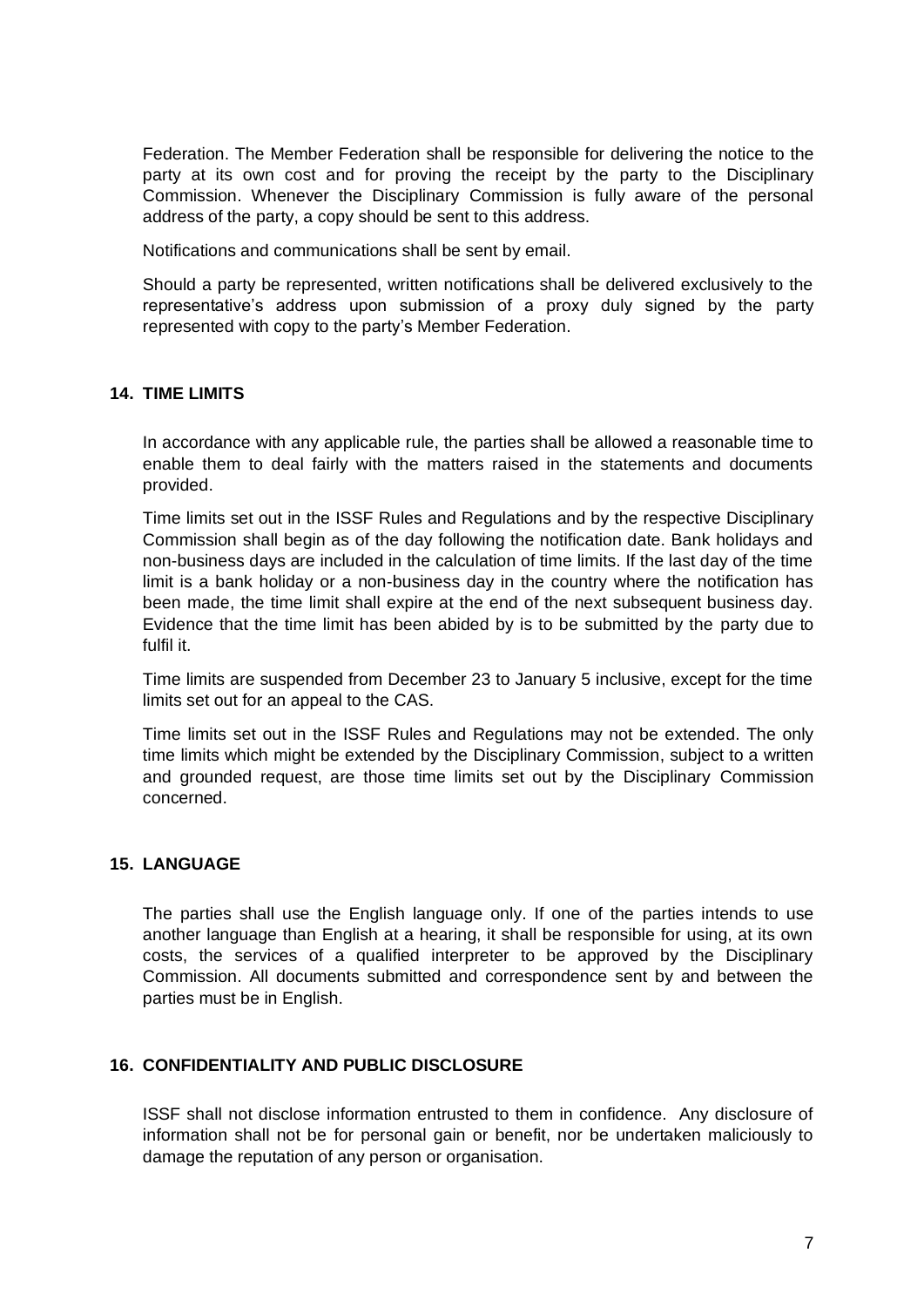Proceedings before the Disciplinary Commission shall not be made public. The identity of the athlete or any other person or entity sanctioned may be publicly disclosed only after notification of the disciplinary decision has been provided to the parties concerned.

# **17. EVIDENCE AND STANDARD OF PROOF**

Disciplinary offences may be established by various types of evidence such as written statements, audio or video recording, confession, or others.

Hearings and questioning of witnesses may only be conducted by the Disciplinary Commission. Apart from the proof provided by the parties, the Disciplinary Commission may order the submission of any other exhibit they consider useful for the resolution of the case. They may request the parties to provide additional evidence including expert testimony or opinions by setting deadlines for additional submissions or scheduling additional hearings. Additional cross-examination of witnesses may be instructed.

The Disciplinary Commission shall have the burden of establishing that a disciplinary offence has occurred. The standard of proof in all matters under the ISSF DR shall be the comfortable satisfaction.

#### **18. RIGHT TO BE HEARD**

The parties have the right to be heard (in writing or orally). In addition, the Disciplinary Commission shall allow them to express their opinion on the whole of the proceedings, respectively on the charges against them and on the intended sanctions before the Disciplinary Commission issues its decision.

#### **19. HEARINGS**

A hearing shall be organised upon written request of a party to the proceedings or at the sole request of the Disciplinary Commission. The Chairman of the Disciplinary Commission shall determine the date and place of the hearing and shall summon the Parties, the witnesses, and/or independent experts to appear.

The charged party must take part in the hearing and may not be represented by proxy unless it has strong evidence of physical or technical impossibility to take part in the hearing.

Hearings can be held in person or by electronic means (conference call or video conference).

Hearings of the Disciplinary Commission shall not be public.

Should a party fail to attend a hearing following due notification, the Disciplinary Commission may  $-$  if it is satisfied that there are no reasonable grounds for the failure to appear – proceed with the hearing in such manner as it considers appropriate, making its decision concerning any alleged breach by the party and any related decision as to penalties.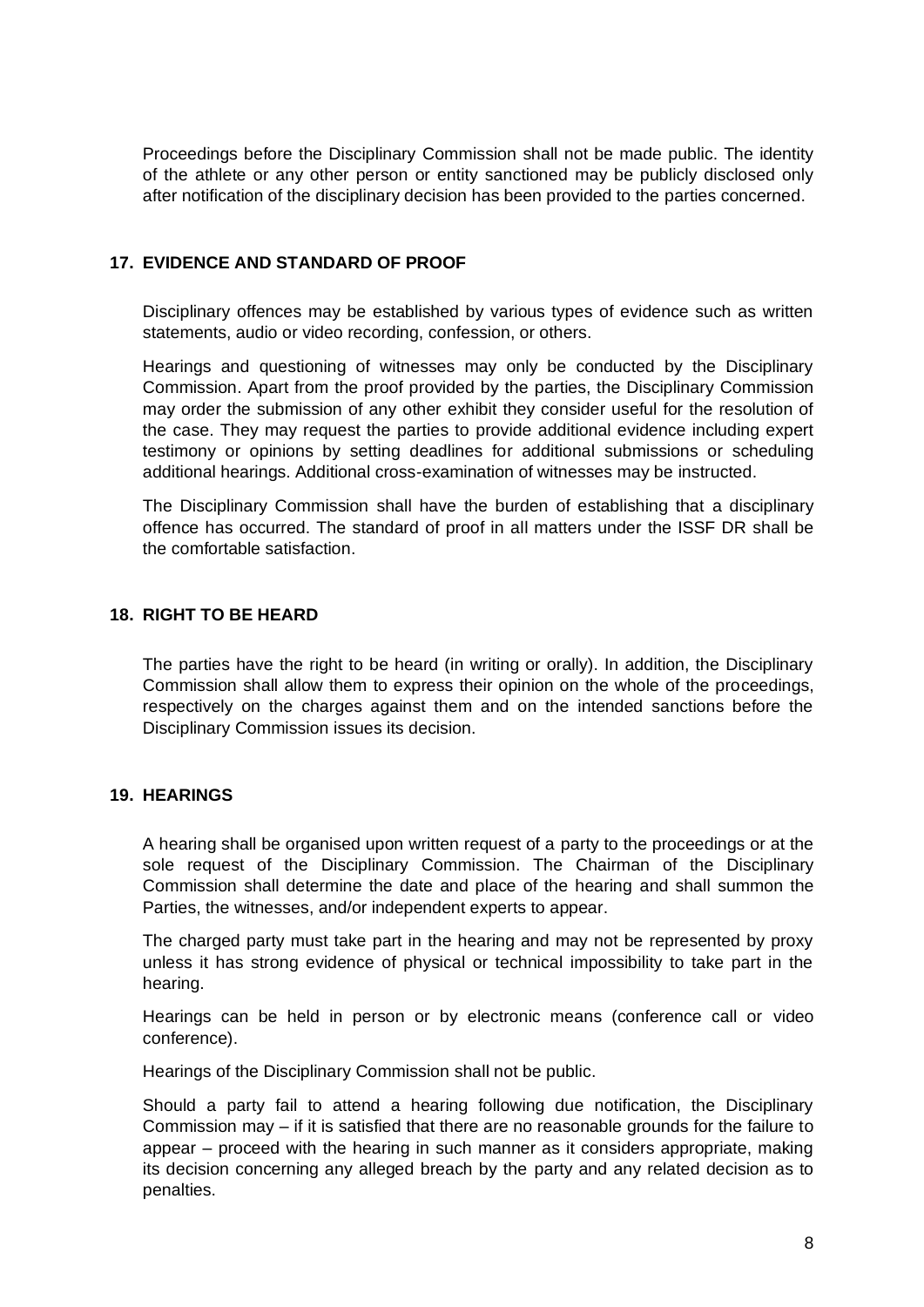The Disciplinary Commission shall make any and all technical arrangements for the hearings to be recorded. The same applies to hearings held by conference calls or video conference.

# **20. DECISIONS AND CLOSING OF PROCEEDINGS**

The decisions of the Disciplinary Commission shall be passed by a simple majority, abstentions are not allowed. The Disciplinary Commission shall issue their decisions in writing within 6weeks from the hearing of a case. This time limit may be extended by the ISSF Secretary General upon written and duly justified request submitted by the Chairman of the Disciplinary Commission before the deadline expires.

The decisions shall provide the following elements:

- facts accepted by the Disciplinary Commission,
- summary reasons explaining why a sanction was taken or, on the contrary, the reasons explaining why no sanction was imposed,
- determination of the Disciplinary Commission on the expenses of the proceedings and the payment of the contributions by the Parties,
- the consequences of failure to respect the decisions,
- the time limits for the appeal.

The decisions of the Disciplinary Commission are final subject to Article 22 ISSF DR.

The Disciplinary Commission may at any time correct any miscalculations or other obvious errors in a decision.

Notification of the decision shall be sent to the parties by email. It shall also be notified by email to the ISSF Secretary General for implementation.

The decisions shall be published in full, partly or in short on the ISSF website. In potentially serious or media-related circumstances, the ISSF Secretary General may choose to release information before the final decision is taken or, in exceptional cases, to not disclose the decision.

#### **21. COST OF PROCEEDINGS**

The Disciplinary Commission shall decide whether the costs incurred by the disciplinary proceedings shall be borne entirely or partly by a party on which a sanction is imposed.

#### **22. APPEAL TO THE COURT OF ARBITRATION FOR SPORT (CAS)**

In accordance with Article 25 ISSF Constitution, any decision of the Disciplinary Commission can only be appealed to the Court of Arbitration for Sport (CAS) in Lausanne, Switzerland, which will resolve the dispute definitively in accordance with the Code of sports-related arbitration. The language of the proceedings shall be English. The time limit for the appeal to be filed is twenty-one days after notification of the